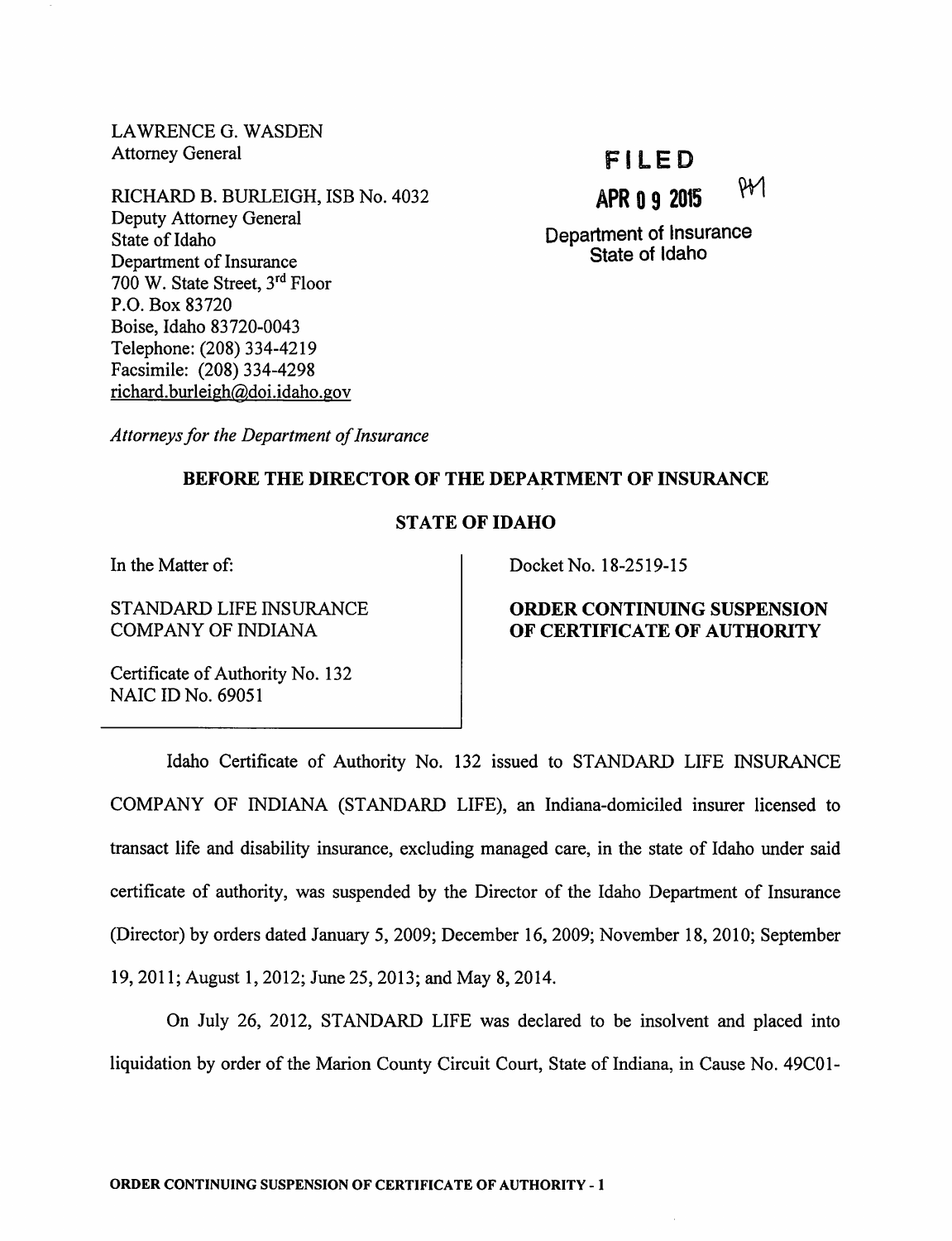0812-MI-057122, based on the petition of the Commissioner of the Department of Insurance of the State of Indiana.

The Director having reviewed the foregoing and the requirements of Idaho Code § 41-327, and good cause appearing therefor,

NOW, THEREFORE, IT IS HEREBY ORDERED, pursuant to Idaho Code § 41-327(3), that Certificate of Authority No. 132 issued to STANDARD LIFE be CONTINUED IN SUSPENSION, effective immediately, for a period of one (1) year from the date of this order. The Director may terminate the suspension sooner if the cause for said suspension is corrected and STANDARD LIFE is otherwise in compliance with title 41, Idaho Code.

IT IS FURTHER ORDERED that STANDARD LIFE shall comply with the requirements of Idaho Code § 41-329, including § 41-329(2), which provides: "During the suspension period the insurer shall not solicit or write any new business in this state, but shall file its annual statement, pay fees, licenses, and taxes as required under this code, and may service its business already in force in this state, as if the certificate of authority had continued in force."

IT IS FURTHER ORDERED, pursuant to Idaho Code § 41-330(1), that, within four (4) days after notice of this suspension is provided, STANDARD LIFE shall notify, by any available means, every person authorized to write business in the state of Idaho by said insurance company, to immediately cease to write any further insurance business for STANDARD LIFE in Idaho, unless STANDARD LIFE has already taken such action pursuant to prior order of the Director.

IT IS FURTHER ORDERED that, within sixty (60) days of the date of this order, STANDARD LIFE shall file with the Director a complete listing of its policies owned by or issued to residents of the state of Idaho. Such list shall include the name and address of each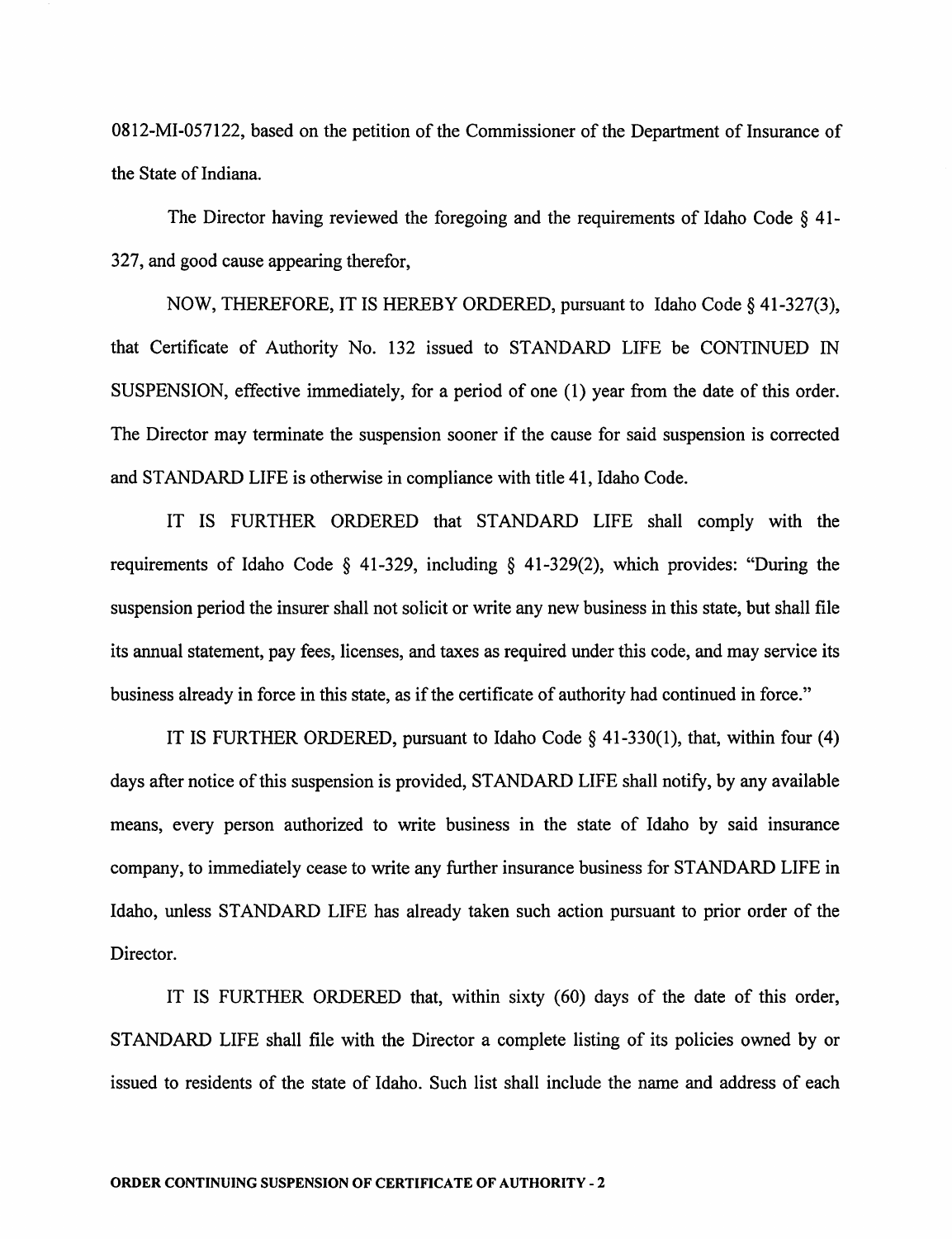policyholder and insured, policy type, face amount, and cash surrender value of the policy, as

applicable.<br>DATED this  $\frac{1}{\sqrt{2}}$  day of April, 2015.

STATE OF IDAHO DEPARTMENT OF INSURANCE

THOMAS A. DONOVAN Acting Director

### NOTIFICATION OF RIGHTS

This is a final order of the Director. Any party may file a motion for reconsideration of this final order within fourteen (14) days of the service date of this order. The agency will dispose of the petition for reconsideration within twenty-one (21) days of its receipt, or the petition will be considered denied by operation of law. See Idaho Code  $\S$  67-5246(4).

Pursuant to Idaho Code §§ 67-5270 and 67-5272, any party aggrieved by this final order or orders previously issued in this case may appeal this final order and all previously issued orders in this case to district court by filing a petition in the district court of the county in which:

- i. A hearing was held,
- ii. The final agency action was taken,
- iii. The party seeking review of the order resides, or operates its principal place of business in Idaho, or
- iv. The real property or personal property that was the subject of the agency action is located.

An appeal must be filed within twenty-eight (28) days of (a) the service date of this final order, (b) an order denying petition for reconsideration, or (c) the failure within twenty-one (21)